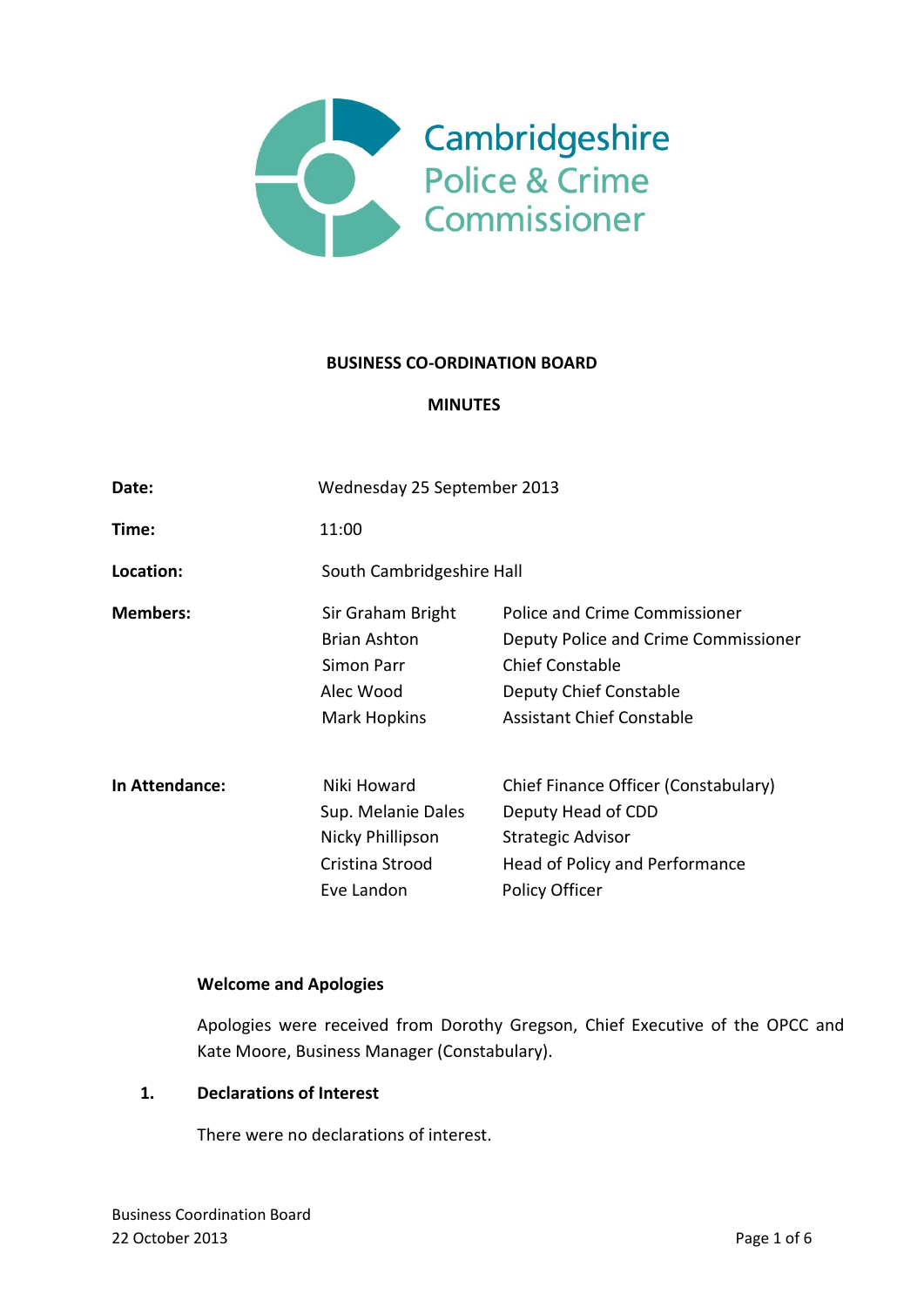# **2. Approval of the minutes from the last meeting held on 4 September 2013**

The minutes of the meeting held on 4 September 2013 were approved and signed by the Chairman.

## **3. Programme Metis – Business Case**

The Chief Constable summarised the progress of Programme Metis which comprises a suite of initiatives to digitalise the work of the Constabulary and increase efficiency to make savings. He explained that it would enable the assurance of good service to the public. The identification of user requirements was complete with development being undertaken in house or through appropriate external suppliers. The programme would enable the Constabulary to deliver against the Criminal Justice System digitalisation plan coming out of the Ministry of Justice and Home Office and link with Athena as that is rolled out. It was noted that a significant strength of the Programme was that bespoke software was not being written, but generic software was being configured for the needs of the Constabulary.

The Commissioner noted that he had received a preliminary document outlining the case for Programme Metis from the Chief Constable and both were agreed that the proposals provide a pathway to meeting both the financial and organisational challenges of the next few years. A full Business Case would be brought forward.

The Chief Constable expressed his thanks to all members of the IT and Metis teams who had been working on the project.

# *Resolved:*

- *(i) A detailed implementation programme set against a timeline and indicating savings and their timing should be prepared as a matter of priority.*
- *(ii) That the proposed "Extended Pilot Evaluation" should proceed as soon as possible.*
- *(iii) That applications that can be developed using in-house resources, and which offer the best immediate opportunities for change and consequent savings should proceed as soon as possible.*
- *(iv) That detailed negotiations with an external contractor approved under National Contract arrangements should be entered into in order to bring forward a future request for capital funding.*
- *(v) That the details already prepared coupled with the results of the work outlined above would be brought together in a proposal/document that represented*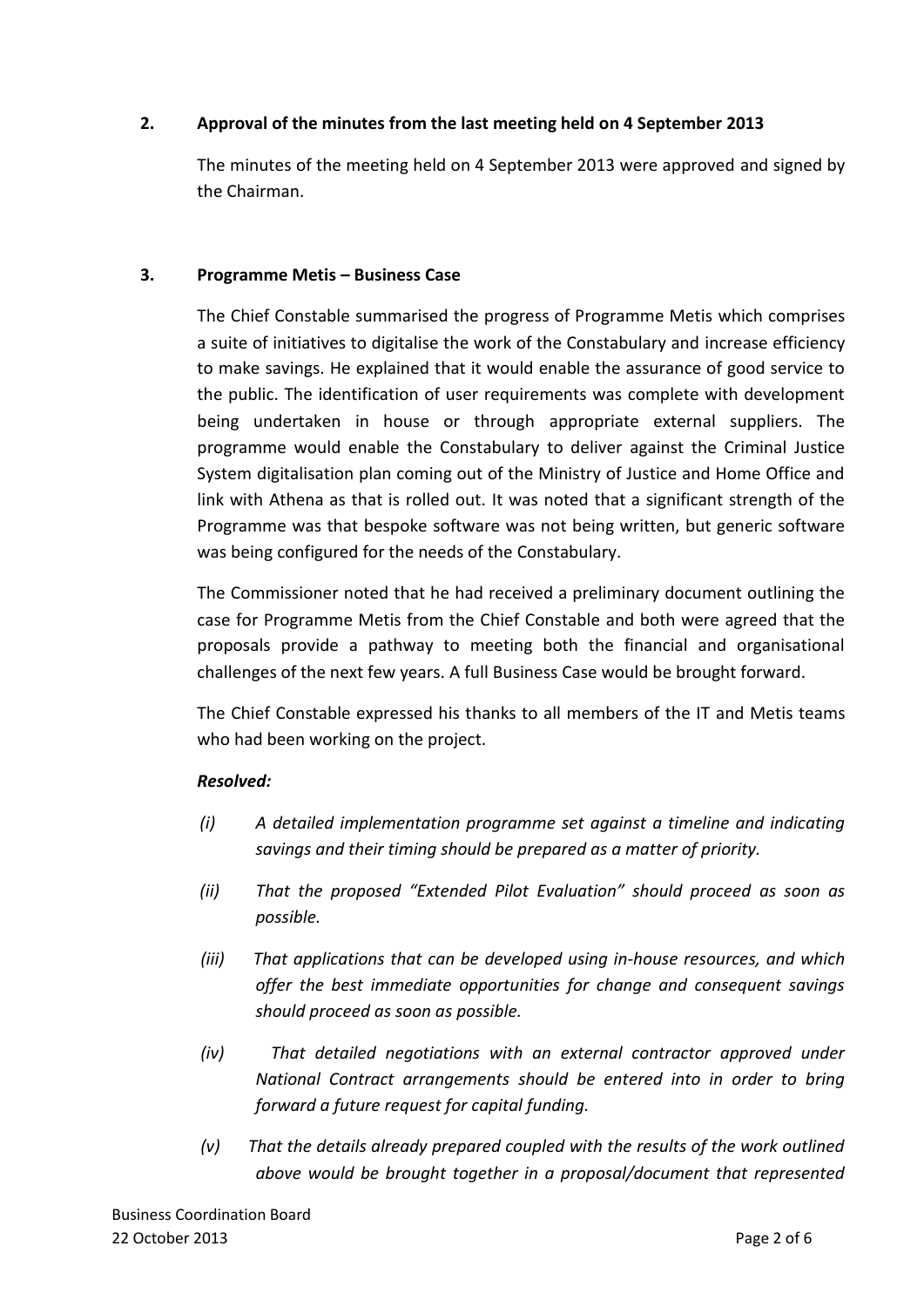*the probable timing, savings and costs against which future achievements can be set.* 

## **4. Support for Victims of Crime**

The Strategic Advisor updated the Board on the work under development.

The Commissioner noted the support for the regional approach in order to enable the delivery of local, needs based victims services.

Partners and stakeholders were strongly engaged in this work.

### *Resolved:*

*(i) To note the report*

## **5. Transfer Order 2 – Next Steps**

The Head of Policy and Performance advised the Board that the proposed transfer scheme had been submitted to the Home Office and was awaiting approval, which was expected to be received in November. The key streams of work had been identified. It was proposed and agreed that a small task and finish group would be established to assist the Commissioner and the Chief Constable with technical tasks relating to legal, HR and finance issues. The first Strategic Advisory Group meeting would be held on 3 October 2013.

The Chief Finance Officer (Constabulary) informed the Board that pending appointment of the Commissioner's Chief Finance Officer, the necessary interim authorisations had been received.

### *Resolved:*

*(i) A small task and finish group would be established to assist with the technical tasks relating to Transfer Order 2.* 

### **6. Progress on Collaboration**

The Chief Constable noted that the report focused on the units that had gone live in April and provided assurance that units that had previously been collaborated were being monitored.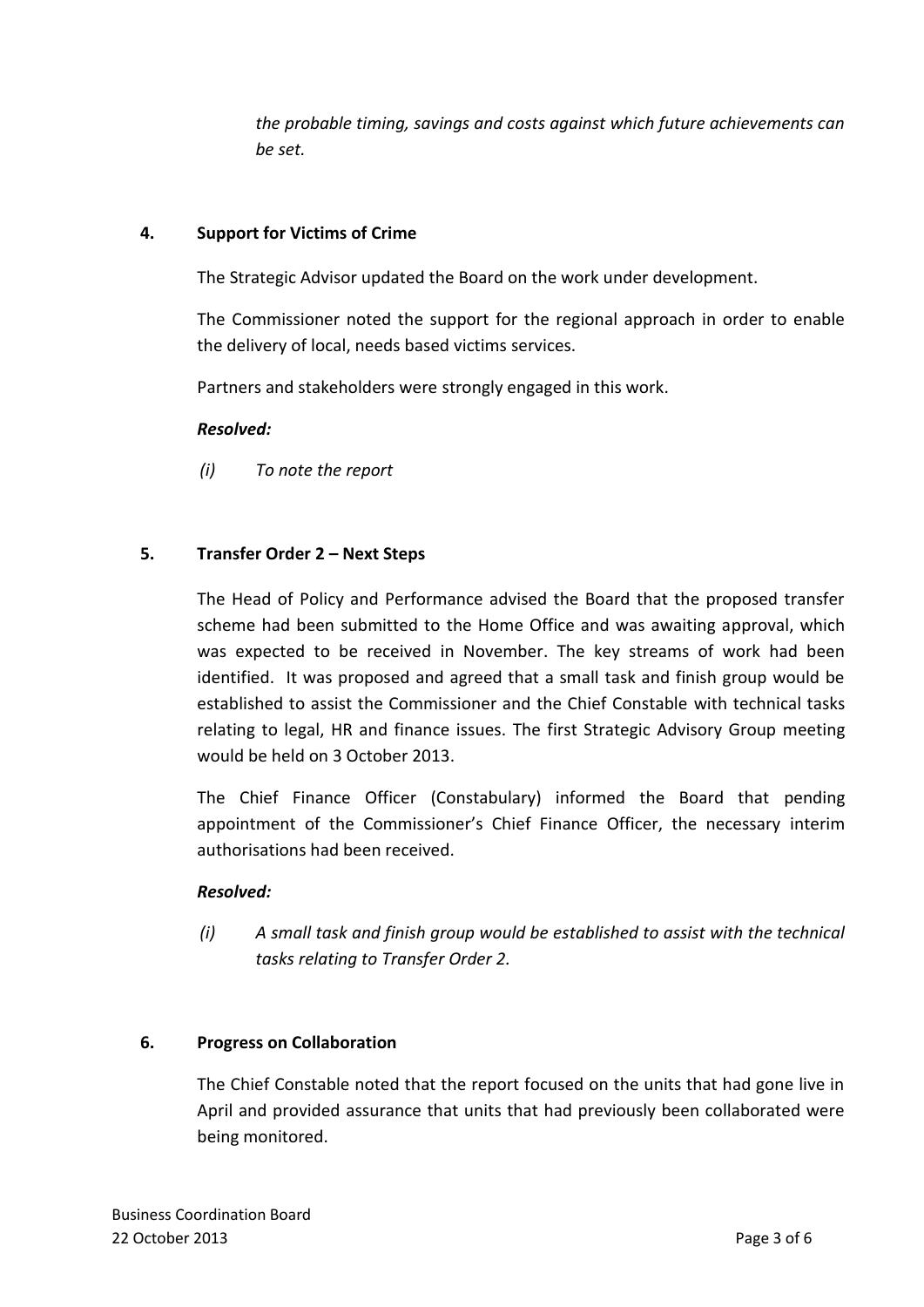## *Resolved:*

# *(i) To note the report*

## **7. Restorative Justice**

The Chief Constable informed the Board that restorative justice approaches were substantially responsible for the reductions in detentions in custody, thereby reducing the number of youths entering into the Criminal Justice System. The Chief Constable also highlighted the contribution to victim satisfaction and to the recidivism rate for juveniles (10 per cent for Cambridgeshire, compared with 15-20% nationally for those dealt with more formally through the Criminal Justice System).

The Board noted that Cambridgeshire were one of the most successful forces in the country in terms of not keeping children in custody overnight.

The Deputy Chief Constable also provided reassurance that restorative justice is used appropriately in Cambridgeshire.

The Commissioner was supportive of the Constabulary's approach, he was keen to ensure that young people are supported to keep out of trouble. The Commissioner informed the Board the he was engaging partners on these issues. The Constabulary would be holding a briefing for the Police and Crime Panel on 16 October.

# *Resolved:*

*(i) To note the report*

# **8. Operational Update**

The Assistant Chief Constable provided an update on operational matters. The Commissioner was reassured that Cambridgeshire Constabulary has not been involved with RSPCA prosecutions. It was clarified that should the RSPCA ever wish to obtain any information from the Constabulary, they must request this through a single point of contact within the force.

The Assistant Chief Constable reassured the Commissioner about non-emergency call handling and that staff sickness in the Force Control Room was being managed.

The Board were informed that across the force a high volume crime month was reported, though total crime had reduced from the same period last year. This was reflecting national trends. The Commissioner noted that any increases in crime would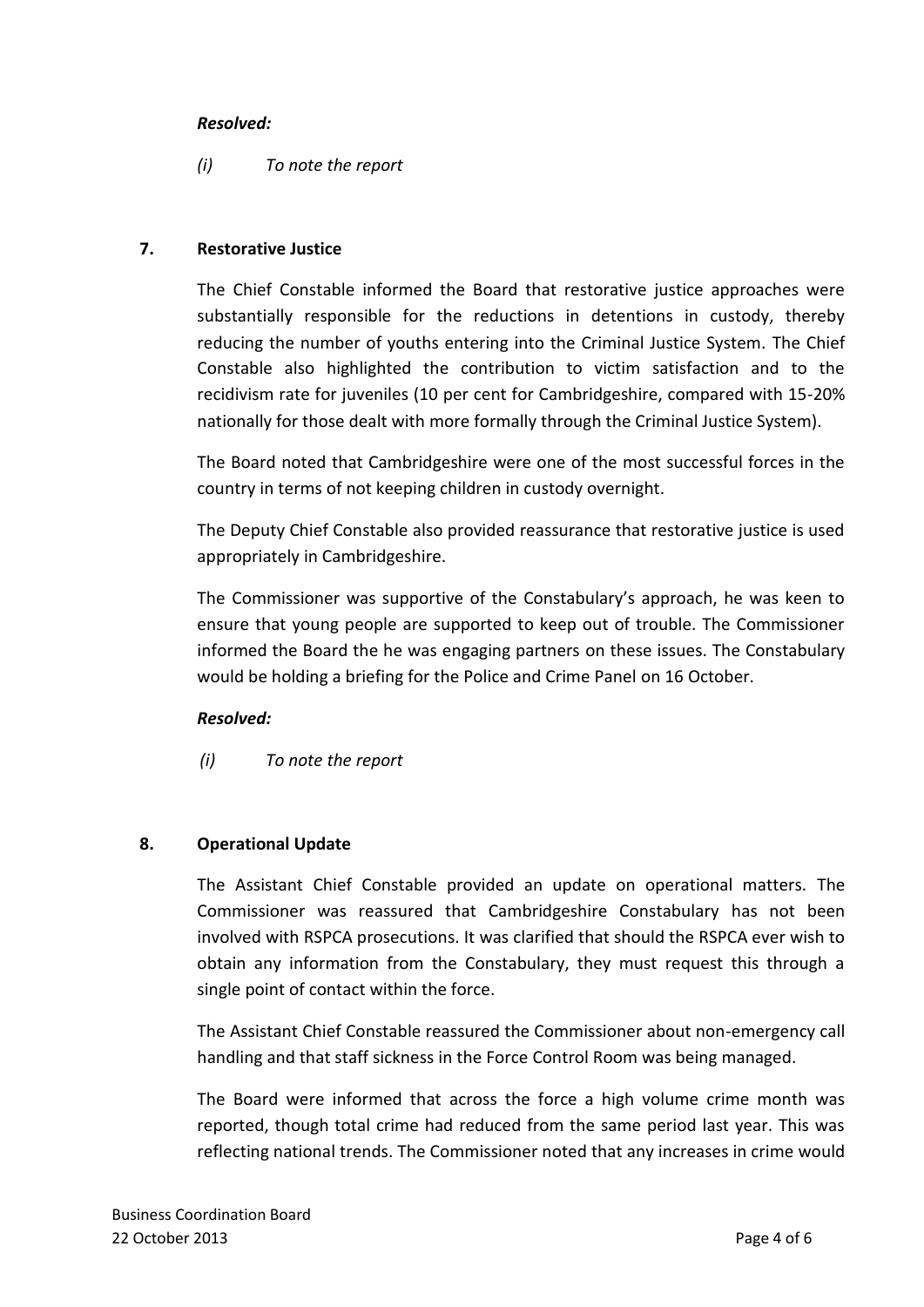be of concern but emphasised that victim satisfaction was paramount.

# *Resolved:*

*(i) To note the report*

# **9. To review the minutes of the Finance subgroup meeting held on 27 August 2013**

The Deputy Commissioner informed the Board that the marginal underspends were significantly lower than in the prior year.

## *Resolved:*

*(i) To note the report*

# **10. To review the minutes of the FEB meeting held on 06 August**

The Board noted the minutes of the Force Executive Board meeting held on 6 August. It was further noted that the proposal that the Constabulary provide estates and valuation services to Huntingdonshire District Council had not been approved.

## *Resolved:*

*(i) To note the report*

# **11. Response to HMIC Recommendations**

The Board noted HMIC Inspection activity since November 2012 and the requirement for the Commissioner to publish a copy of comments on HMIC reports and then forward these to the Home Secretary.

The report from the Chief Constable summarised relevant inspection activity from November 2012. There would continue to be regular updates in future to enable the Commissioner to discharge his duties. The Commissioner noted the report. He highlighted that he would wish to see further information at a future meeting on the follow up and action plans in relation to the reports on stop and search, the use of police cells and stop the drift.

The Commissioner informed the Board that he had recently accompanied an Independent Custody Visitor on visits and stated that he commended the work of the Custody Officers for their hard work and for keeping people safe.